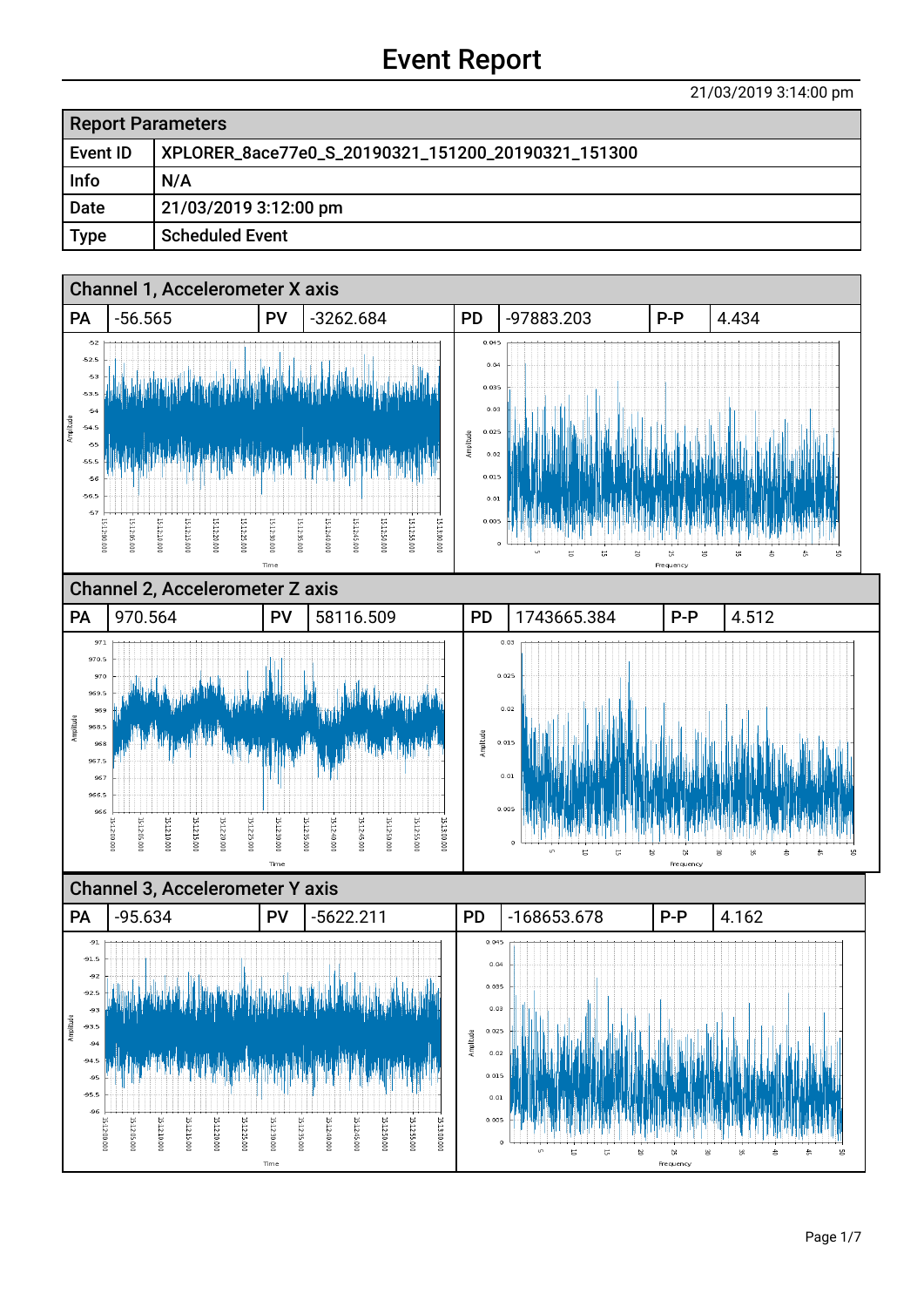21/03/2019 3:14:00 pm Channel 4, Accelerometer X axis PA -84.598 PV -4945.870 PD -148462.373 P-P 4.448  $\overline{30}$  $0.045$  $-80.5$  $0.04$  $-81$  $0.035$  $-81.5$  $\overline{3}$  $0.03$ Amplitude  $-82.5$  $0.025$ Amplitude -83  $0.02$ -83.5 -84  $0.015$  $-84.5$  $0.01$  $-85$  $0.005$ IS:12:05.000 15:12:10.000 15:12:15.000 IS:12:20.000 IS:12:25.000 15:12:30.000 15:12:35.000 15:12:40.000 IS:12:45.000 15:12:50.000 15:12:55.000 15:13:00.000 15:12:00.000  $\sim$  $\overline{a}$  $\frac{1}{5}$  $\alpha$ Fre que Channel 5, Accelerometer Z axis PA | 1026.621 | PV | 61433.010 | PD | 1843230.477 | P-P | 5.286 1027  $0.0$  $1026$  $0.025$ 1025  $0.05$ Amplitude 1024 Amplitude  $0.015$ 1023  $0.01$ 1022 1021 15:12:00.000 15:12:10.000 15:12:15.000 15:12:20:000 15:12:30.000 15:12:35.000 15:12:45.000 15:12:55.000 15:13:00:000 15:12:05.000 15:12:25.000 15:12:40.000 15:12:50.000 ė  $\alpha$  $\overline{a}$  $\approx$ .<br>Tim Frequency Channel 6, Accelerometer Y axis PA -96.417 PV -5665.675 PD -169924.124 P-P 4.081  $-92$  $0.04$  $-92.5$ 0.035 -93  $0.03$ -93.5  $-94$  $0.025$ Amplitude  $-94.5$ molitude  $0.02$ -95  $0.015$  $-95.5$ .<br>96  $0.01$ -96.  $0.005$ 15:12:35.000 15:12:00.000 I5:12:05.000 IS:12:10.000 15:12:40.000 IS:12:45.000 IS:12:50.000 IS:13:00.000 15:12:15.000 15:12:20:000 15:12:25.000 15:12:30.000 15:12:55.000  $\alpha$  $\triangleright$ .<br>Time .<br>Fre au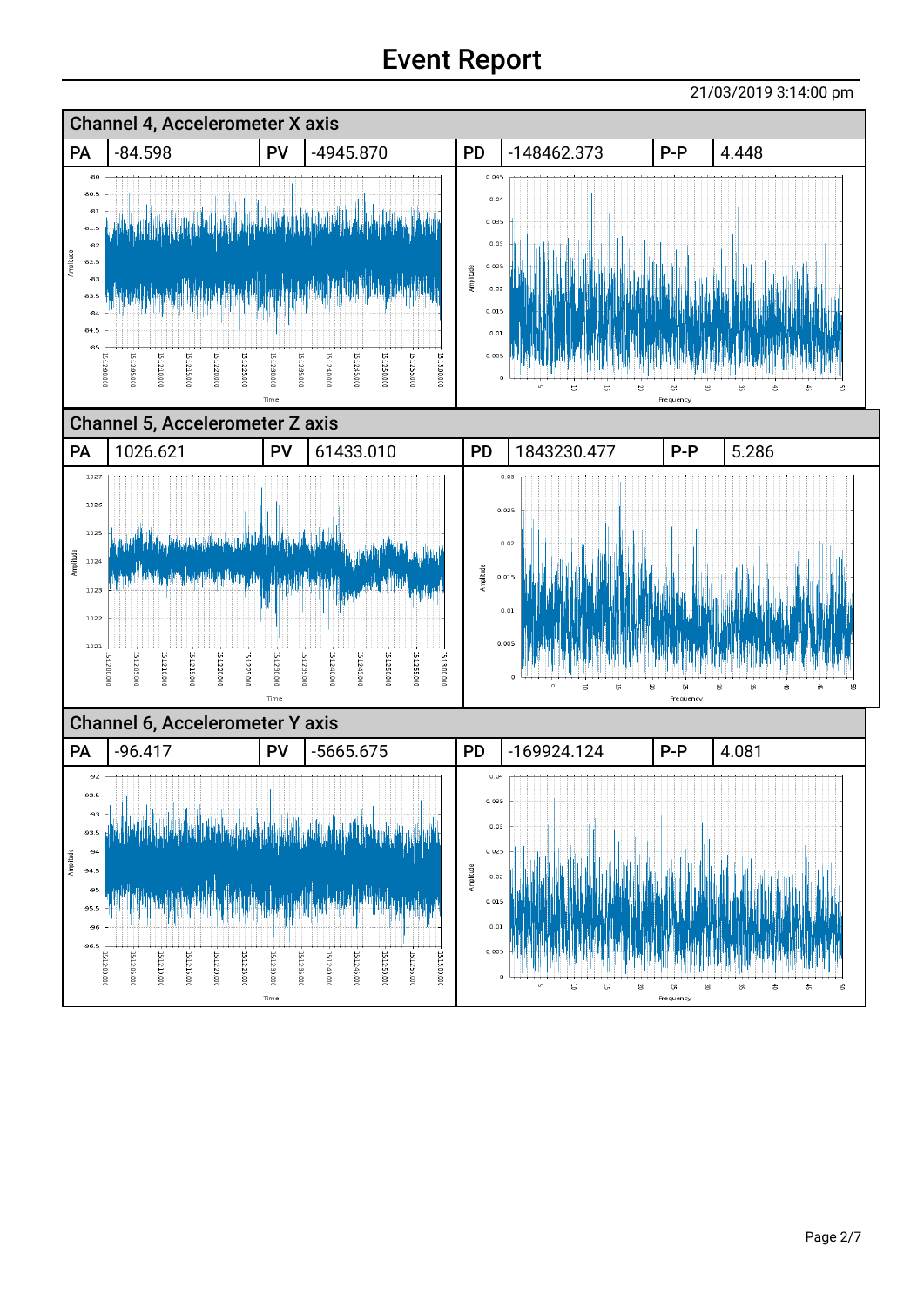21/03/2019 3:14:00 pm Channel 7, Accelerometer X axis PA -18.899 PV -1016.585 PD -30512.551 P-P 4.017  $-14.5$  $0.04$  $45$  $0.035$  $-15.5$  $0.03$  $-16$  $-16.5$  $0.025$ Amplitude  $\overline{a}$ mplitude  $0.02$  $-175$  $0.015$  $-18$  $0.01$  $-18.5$  $-1.9$  $0.00$ 15:12:00.000 15:12:10.000 15:12:15.000 15:12:20.000 15:12:25.000 15:12:30.000 15:12:35.000 IS:12:40.000 IS:12:45.000 15:12:50:000 15:12:55.000 15:13:00.000 15:12:05.000  $\approx$  $\alpha$ Freque Channel 8, Accelerometer Z axis PA 982.648 | PV 58850.578 | PD 1765609.161 | P-P 3.389 983  $0.025$ 982.5 982  $0.02$ 981.5 Amplitude  $0.01$ 981 Amplitude 980.5  $0.01$ 98 979.  $0.005$ 975  $-15:12:45.000$ 15:12:15.000 15:12:00.000 15:12:35.000 15:12:40:000 15:12:50.000 15:12:55.000 15:13:00:000 15:12:05.000 15:12:10.000 15:12:20.000 15:12:25.000 15:12:30.000  $\frac{1}{5}$  $\alpha$ S, Tim) Frequency Channel 9, Accelerometer Y axis PA -23.020 PV -1263.008 PD -37903.034 P-P 3.881  $\overline{49}$  $0.035$  $-19.5$  $0.03$  $-20$  $-20.5$  $0.025$  $-21$ Amplitude  $0.02$ Amplitude  $-21.5$  $-22$  $0.015$  $-22.5$  $0.01$  $-23$  $-23.5$  $0.00$ 15:12:55.000 15:12:00.000 15:12:10.000 IS:12:15.000 15:12:25.000 15:12:40.000 15:12:45.000 15:12:50.000 15:13:00.000 15:12:05.000 15:12:20.000 15:12:30.000 15:12:35.000  $\alpha$  $\sim$ **Time** .<br>reau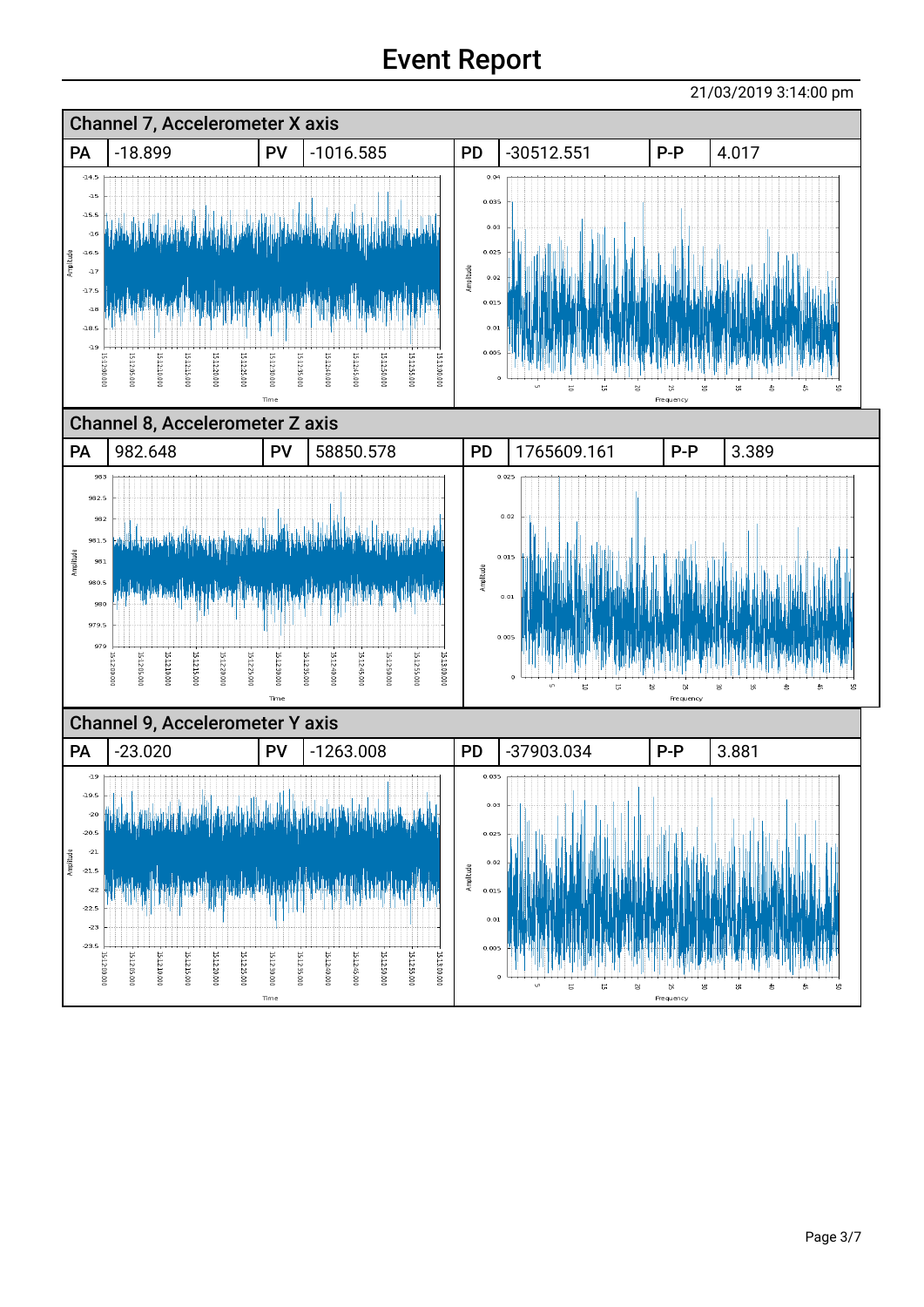21/03/2019 3:14:00 pm Channel 10, Accelerometer X axis PA 10.921 PV 546.936 PD 16362.537 P-P 3.673  $\mathbf{r}$  $0.035$  $10.5$  $0.03$  $10$  $0.025$  $9.5$ Amplitude  $\overline{9}$  $0.02$ Amplitude 8.5  $0.015$  $\epsilon$  $0.01$  $75$  $0.005$ 15:12:55.000 15:12:00.000 15:12:05.000 15:12:10.000 15:12:15.000 15:12:20.000 IS:12:25.000 15:12:30.000 15:12:35.000 15:12:40:000 15:12:45.000 15:12:50:000 IS:13:00.000  $\overline{a}$  $\overline{a}$  $\sim$  $\alpha$ Fre au d Channel 11, Accelerometer Z axis PA 988.806 | PV 59233.473 | PD 1777095.260 | P-P 3.236 989  $0.0$ 988.  $0.035$ 988  $0.03$ 987.5 Amplitude  $0.025$ Amplitude 98  $0.02$ 986.  $0.015$ 98  $0.01$ 985.  $0.00$  $-15:12:45.000$ 15:12:15.000 15:12:00.000 15:12:10:000 15:12:35.000 15:12:40:000 15:12:50.000 15:12:55.000 15:13:00:000 15112:05.000 5:12:20.000 L5:12:25.000 15:12:30.000  $\frac{1}{5}$  $\alpha$  $\approx$ Tim) Frequency Channel 12, Accelerometer Y axis PA 43.648 PV 2495.868 PD 74903.832 P-P 3.821  $\overline{44}$  $0.04$  $43.5$  $0.035$  $43$  $0.03$  $42.5$  $42$  $0.025$ Amplitude  $41.5$ Amplitude  $0.02$  $\overline{41}$  $0.01$  $40.5$  $40$  $0.01$ 39.  $0.00$ 15:12:55.000 15:12:00.000 15:12:05.000 IS:12:15.000 15:12:25.000 15:12:35.000 15:12:40.000 15:12:45.000 15:12:50.000 15:13:00.000 15:12:10:000 15:12:20.000 15:12:30.000  $\overline{\mathbf{x}}$  $\alpha$ 

.<br>Time

.<br>Freque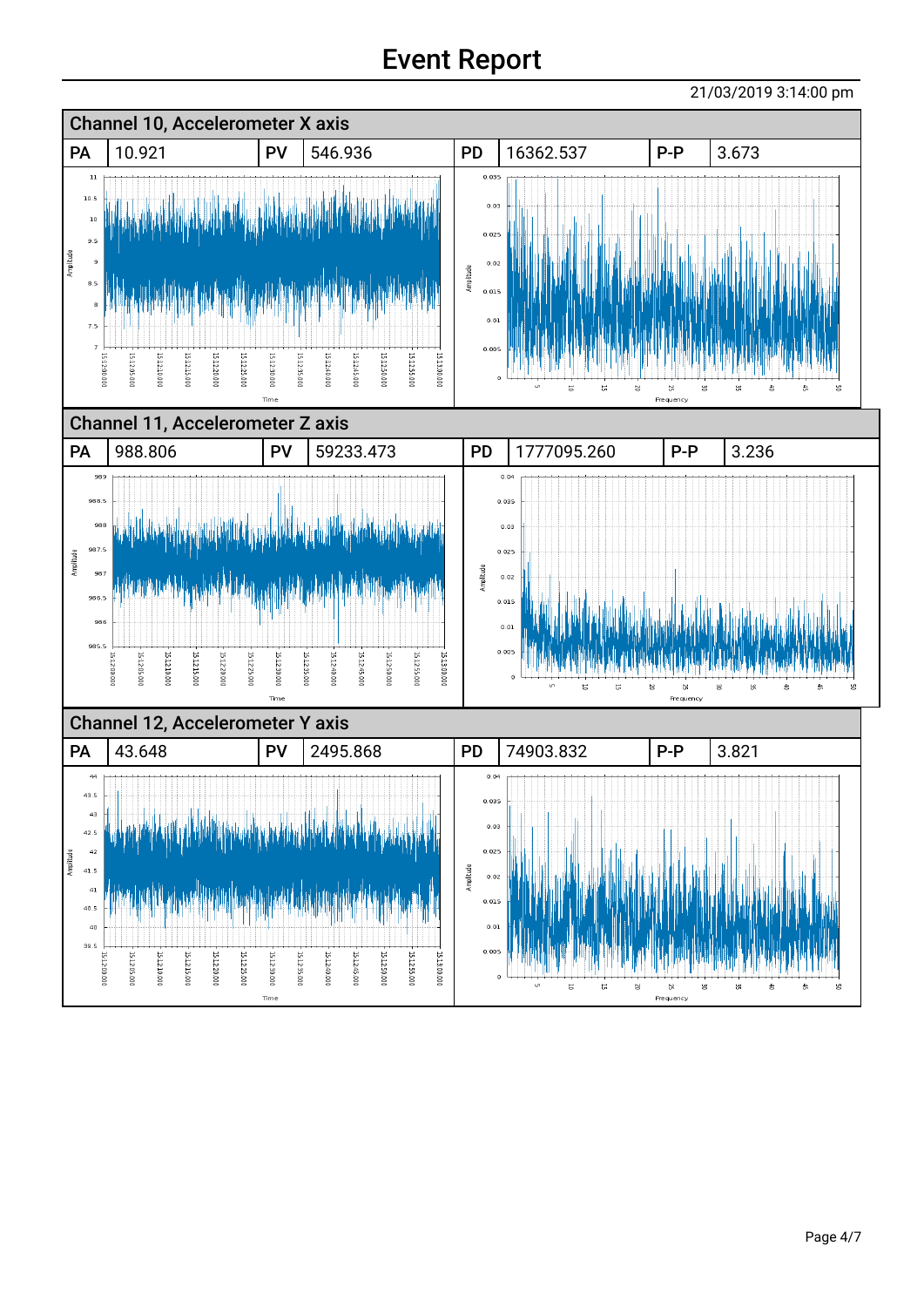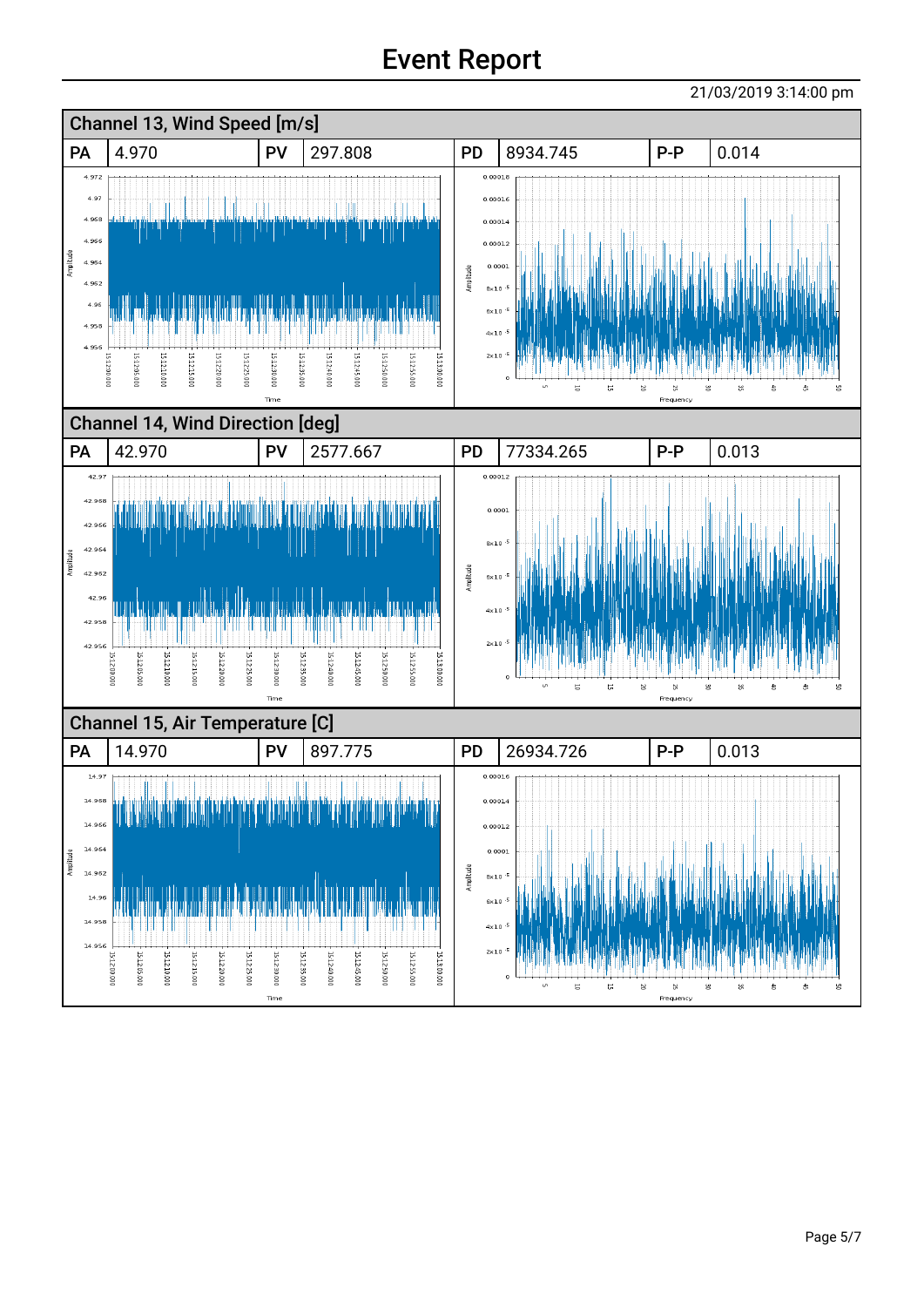